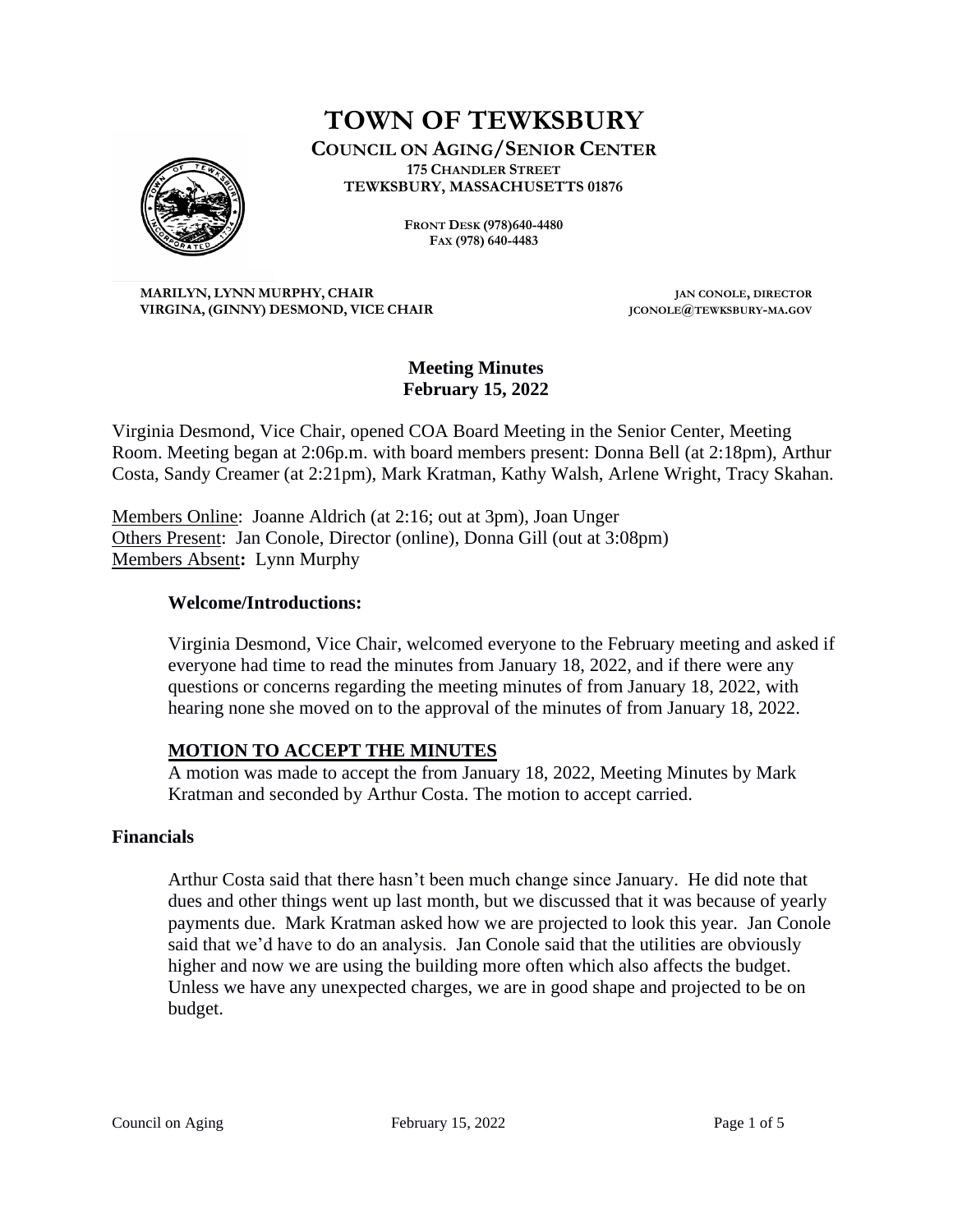**MOTION TO ACCEPT THE FINANCIALS FOR FEBRUARY:** A motion was made to accept the Financials for February by Kathy Walsh and seconded by Mark Kratman. The motion carried.

#### **Announcements**

Jan Conole reviewed the March 2022 calendar. We noted that it was nice to see Zingo back on the calendar. Mark Kratman asked about how March's calendar is in comparison to other months now that the mask mandate had been lifted. Swinging Seniors, Silvertones, and other events won't start until March/April. We discussed the possibility of a St. Patrick Day's events. We received two Cultural Counsel grants and one of them was for the Beeyonder and they have a live tour of Ireland. We tried to schedule a tour for March  $17<sup>th</sup>$  and we thought it would be nice to have Irish style foods, etc. but they are booked that day. Arthur Costs asked if we could make it for April, but folks thought that it wouldn't work to celebrate St. Patrick's Day in April. Joan Unger said that she heard that the dances can't have food or alcohol at them. Jan Conole indicated that she wasn't sure about the snacks but can confirm that there is no alcohol allowed. Masks will not have to be worn unless something happens between now and then.

#### **Director's Report- COA Board Meeting**

Jan Conole went over her director's report.

#### **1. Building Updates**

1. The larger boiler has been repaired and is in working order. The small boiler will need an additional part to prevent it from going into alarm.

#### **2. Events/Outreach**

a. The Town Manager has lifted the mask mandate in the Town Buildings but highly recommends wearing masks at the senior center since the senior population is vulnerable, but it is not mandatory. We have posted notices on the doors and near the kiosks to reflect that face masks are encouraged but not mandatory.

b. We are beginning to have in person Bingo at the senior center again on March 8<sup>th</sup>. I am also scheduling the DJ Dance for the last Monday in March. The Silvertones will return in April.

c. We are having a Rainbow Social event on 2/17 in celebration of Valentine's Day. Christina is working with AgeSpan to provide the food for the event.

d. Christina and Becky are beginning a 4-week memory training program. It will be a two-hour program for 10 individuals to attend. The program is designed to improve memory and is not for those individuals who have diagnosed with Alzheimer's or other forms of dementia.

e. AgeSpan sent an email yesterday with the dates for continuing the Grab and Go lunches for April through September. Diane will work with AgeSpan to schedule those events.

f. We received the third shuffleboard court and are working to have a friendly game between the Tewksbury Police or Fire with the older adults. There is the opportunity to have 12 participants play these games.

g. I have revised the agenda to reflect the time and place on the top so that we are following Open Meeting Law.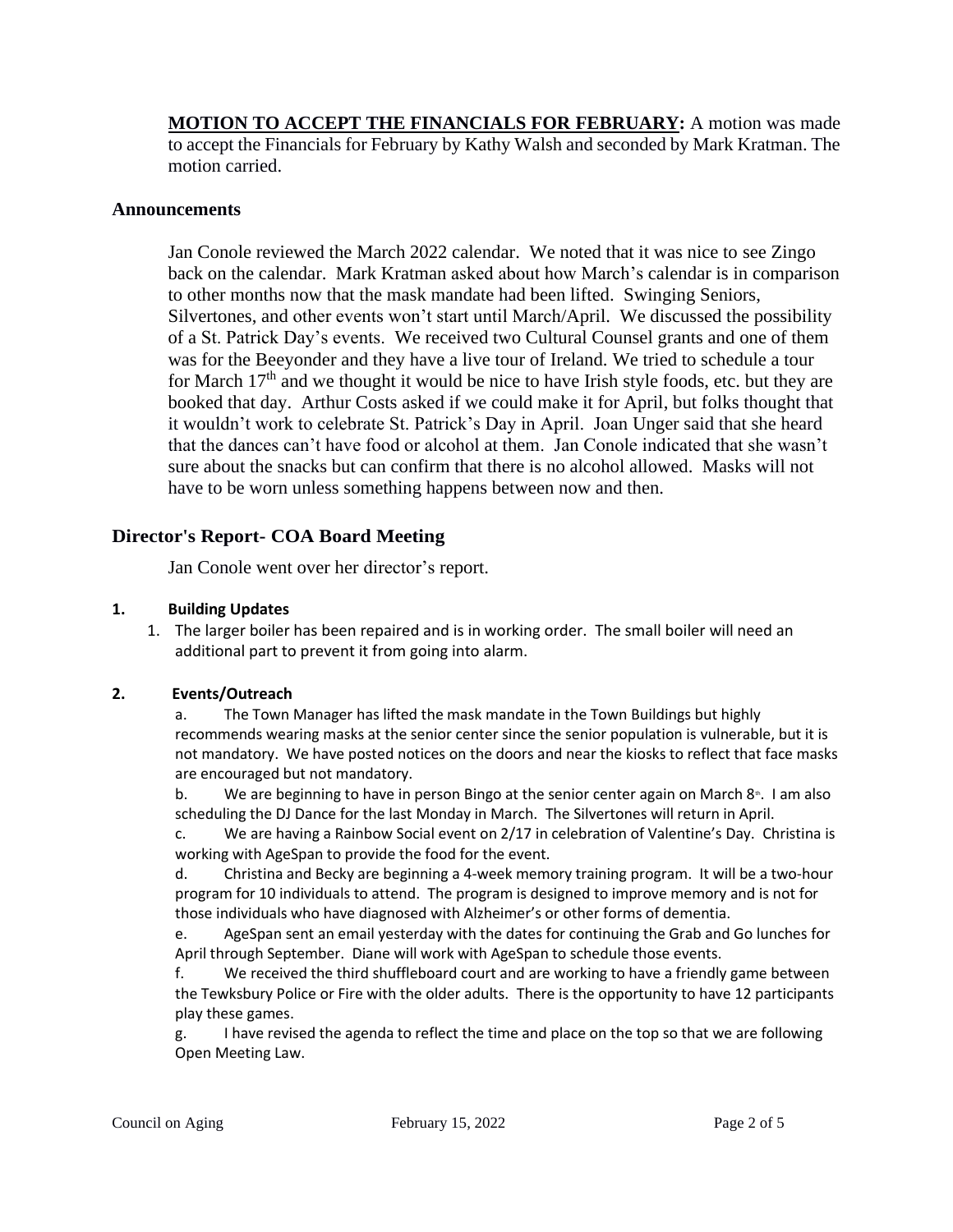h. Diane has reached out to Beeyonder to schedule our first virtual tour. We had requested a tour of Ireland; however, March 17<sup>th</sup> is already booked.

i. My new secretary Tammy Duggan and new building maintenance worker Josh Tirrell started yesterday.

j. I have attached my annual report to the Town Manager so that you can see a year in review of the events and accomplishments we have made at the Council on Aging.

#### **3. Finances**

a. Our finances are looking. I am planning to submit a request to the Town Manager for funding for a new stove. A new stove with 6 burners and one oven with be in the \$7,000 range.

#### **4. General Updates**

a. The agenda for the next meeting will be due to the Town Clerk's office by Friday March 11, 2022 at 2:00pm. If you have any agenda items, you would like to discuss please let Lynn know in order for us to post by 3/10/22. The next meeting will be March 15, 2022.

Virginia Desmond noted that she appreciated the sign on the front of the newsletter indicating that all are welcome at the center. Jan Conole indicated that the new forms have expanded choices for gender selection. Kathy Walsh asked if Jan Conole needed prizes for shuffleboard games. Jan Conole said that we were getting 100 COVID test kits and Virginia Desmond said that through Mass.Gov you can get four test kits. Arthur Costa asked if anyone has attended a tour. Jan Conole said that she did the Amsterdam tour. Virginia Desmond said she did a tour of France. Tour is interactive and really good/fun. Jan Conole is going to email her annual report out to everyone to review. Virginia Desmond asked about yearly reviews for Jan Conole. Arlene Wright asked about the furniture. Mark Kratman took pictures and reached out to Raytheon, and he sent it to his people around the office to see what they have and to measure it out. Some of the items they had didn't match but they are still looking for items for us. Arthur Costa said that when his branch closed, all the furniture they had there was donated; that he convinced them to give it to the high school. A lot of branches are closing, and Arthur Costa can look at their furniture too. Mark Kratman said that if Arthur Costa could look into getting a printer, that would be great. Mark Kratman said that he was looking for a desk. The need for file cabinets was brought up. Arthur Costa can check to see about file cabinets next week. Mark Kratman said that he also reached out to Vinny at the facilities office and Vinny offered to go pick up any items we need transported.

## **Old Business:**

Jan Conole discussed that the Town Manger sent an email to everyone in the town indicating that he lifted the mask mandate in town budlings as of February  $9<sup>th</sup>$ . After consideration, Jan Conole decided that they should lift the mask mandate in the building but note that folks should feel comfortable to wear masks.

#### **New business**:

Virginia Desmond met with Linda yesterday. They talked about the Friend's group, and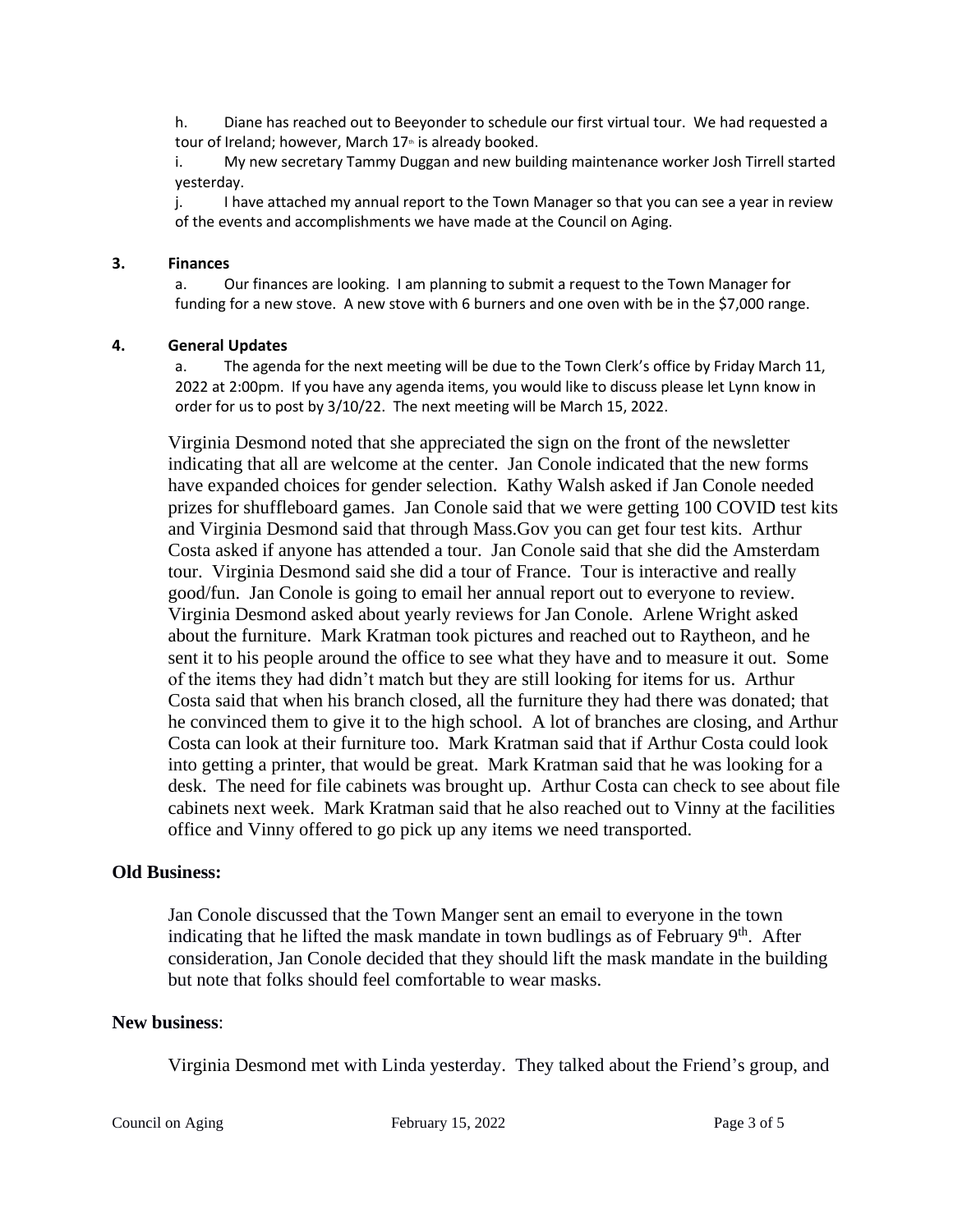she was given a very full description of all aspects of the group. Virginia Desmond took over as president officially. There are other positions that need to be filled (treasurer, clerk, etc.). Linda didn't work with a Board but Virginia Desmond feels that it is important to have a Board because everything fell to Linda to handle and she would like tasks distributed. Kay will be on the board. The other position to appoint is treasurer. Arthur Costa volunteered. Linda had boxes of paperwork and she as good about itemizing everything. As it stands today, they have a minimal amount of funds in their checking and savings accounts. Funds are low because 2019 was the last time they did any kind of fund raising due to COVID. They got donations from Demoulas and Kathy Walsh volunteered to take that over going forward. Private citizens can make donations (e.g., Tree of Life on the wall in the Senior Center – they are in memoriam and are different prices). Looking for someone to take over that as well. Virginia Desmond was at TD Bank, where the accounts are held, and noted that she isn't tied to that bank and that the treasurer can switch banks if necessary. Certified CPA will stay as Sullivan  $\&$ Bille. We discussed some of the fundraising activities and volunteer activities (Yard sales, Foxwoods, Zingo, Telebingo, Cribbage, Parade, breakfast on Sunday morning, the 50/50's, etc.) and that some give money back, some don't. Events always drew a lot of people and they will be run by seniors and the Friend's Board. The four holidays a year have events; Valentine's Day, St. Patrick's, Christmas, and New Year's Eve and get catered. Virginia Desmond wants to keep with the tradition of giving presents for people married for 50-years. Linda paid about \$4k per year for insurance policy to cover alcohol at the center. Arthur Costa is going to listen to a band on the  $19<sup>th</sup>$  if they are any good, maybe we can use them. There is a fee of \$35 for the AG Mass. State report filing which the accountant fills out, but we need to keep detailed records. GAC has been running Zingo because we wanted to start it back up. They took over cribbage and whist games. There is money held that was donated for a bingo board. Jan Conole isn't sure whether she wants to put a permanent bingo board on the wall. We have some money donated by someone that played bingo and Jan Conole can get the information on the amount. Jan Conole suggested a portable smart tv, etc. in lieu of a permanent board. She asked if we could investigate the cost for a portable board. We discussed the casino trip and related costs. In 2019, the cost for the bus for the trip to the casino plus tip for bus driver was \$1100. Participants get a \$10/\$15 credit for a meal, lottery ticket, etc. Other expenses incurred because they play bingo on the bus on the ride down there. On the way back, they would have bags of treats (water, cookies, etc.) and rent or buy and movie to play. Arthur Costa asked if the casino trip makes any money and Virginia Desmond said that we usually don't make much money, if any, from the event. Jan Conole said that Linda was canceling the casino trip in January and February because of the weather. Virginia Desmond would like to get the casino trips started back in May. Mark Kratmane suggested that maybe we reach out to some of the local businesses to sponsor. Virginia Desmond could begin to plan a casino trip and then Mark Kratman can reach out to folks to sponsor the bus or whatever donation they would like to provide. Virginia Desmond would like to have eight board members total. Jan Conole said that we could ask for volunteers in the newsletter. Mark Kratman asked about timeline. Virginia Desmond wants to get a Board together as soon as possible. Newsletter go to print on the 23<sup>rd</sup>. Arthur Costa asked if we do anything for seniors on security fraud. Jan Conole had a